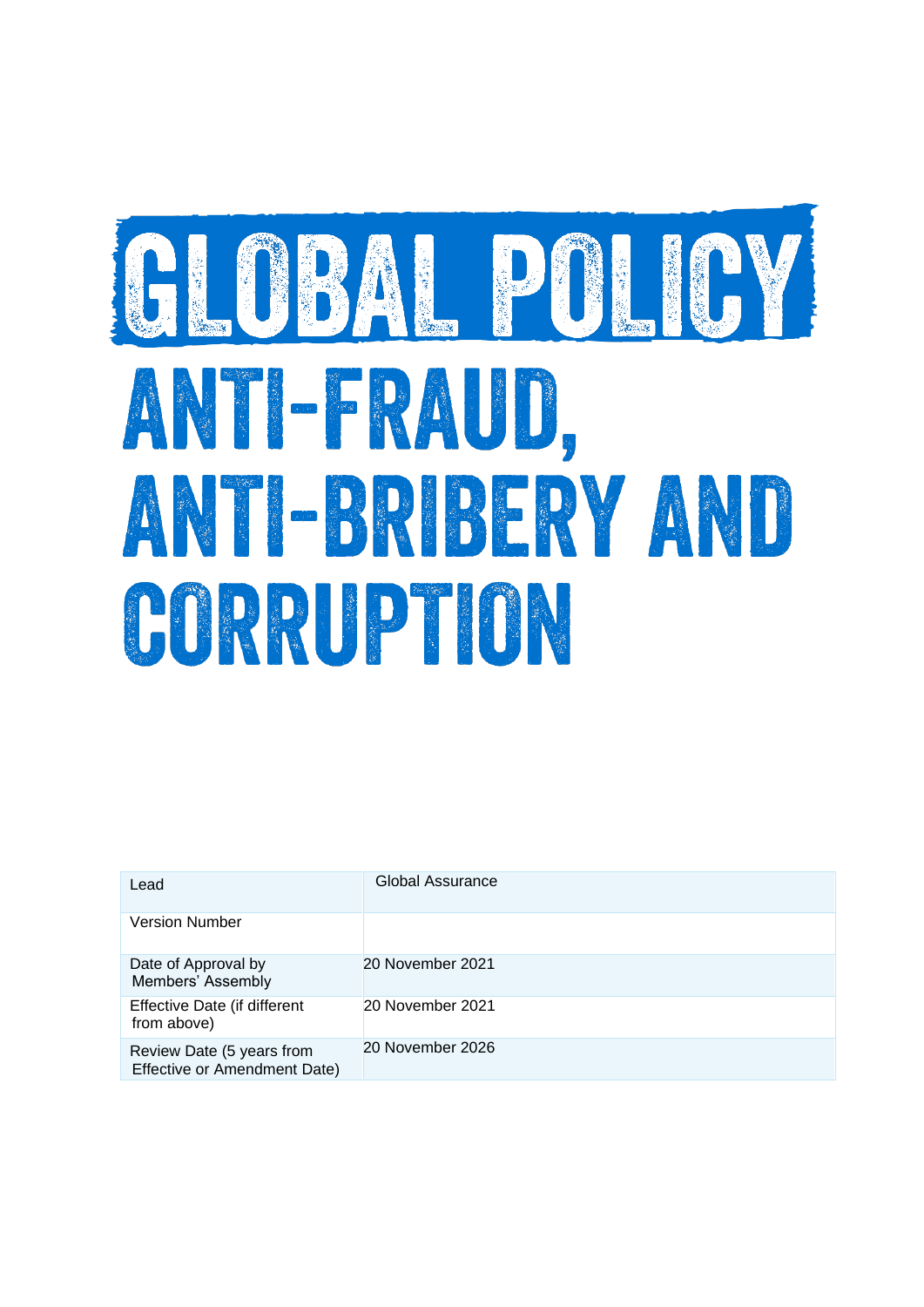## APPLICATION

As a Global Policy, this policy applies to:

- a. Plan International, Inc. ("PII"), including its Global Hub in the United Kingdom (operating through its UK subsidiary, Plan Limited), and all of its country offices, regional hubs, liaison offices, and any other offices, some of which operate as branches and some as subsidiaries;
- b. All National Organisations that have signed a Members' Agreement and License Agreement with PII; and
- c. All other entities that agree to be bound by the Global Policies.
- (together, "Plan International Entities", or may be referred to as "we" or "us" in this document).

The principles and definitions in this policy also extend to relationships Plan International Entities have with third parties (including, without limitation, implementing partners, contractors and donors).

Each of the Plan International Entities, including PII, shall enact their own procedures, regulations or other regulatory documents that enable compliance by its staff (and/or, when appropriate, contractors and other partners) with this Global Policy.

# PURPOSE

To ensure that Plan International Entities continue to have high standards of accountability, transparency and legal compliance<sup>1</sup>, it is imperative that clear guidance is provided on our organisational framework for addressing the risks of fraud and corruption.

This Global Policy sets out the specific responsibilities of staff and volunteers with regard to the risks of fraud, and bribery and corruption. It is also a clear demonstration of the commitment of senior leadership and our governing bodies to the promotion of a culture of integrity and transparency throughout Plan International Entities.

The principles and definitions in this Global Policy also extend to relationships Plan International Entities have with third parties (including, without limitation, implementing partners, contractors, government officials and donors).

# **POLICY STATEMENT**

We have a policy of zero tolerance of fraud and corruption, and we require staff and volunteers at all times *to act honestly and with integrity, and to safeguard the assets for which they are responsible. Fraud and corruption are ever-present threats to our assets and reputation and so must be a concern of all members of staff and volunteers.*

*We take the most serious view of any actual or attempted act of fraud or corruption by staff, volunteers, contractors or their employees, implementing or consortium partners and agents acting on our behalf. Staff and volunteers involved in actual or attempted fraud or corruption of any kind will be subject to disciplinary action up to and including dismissal, and, where practical, will be reported to law enforcement authorities for* criminal prosecution. We will endeavour to recover, by any and all legal means, any funds lost through fraud *from those responsible and will take robust action against involved third parties (including partners, contractors and agents).*

<sup>&</sup>lt;sup>1</sup>The UK **Bribery Act 2010 and US** Foreign Corrupt Practices Act 1977, among other standards, impose stringent global, legal and procedural requirements on Plan International Entities and their staff.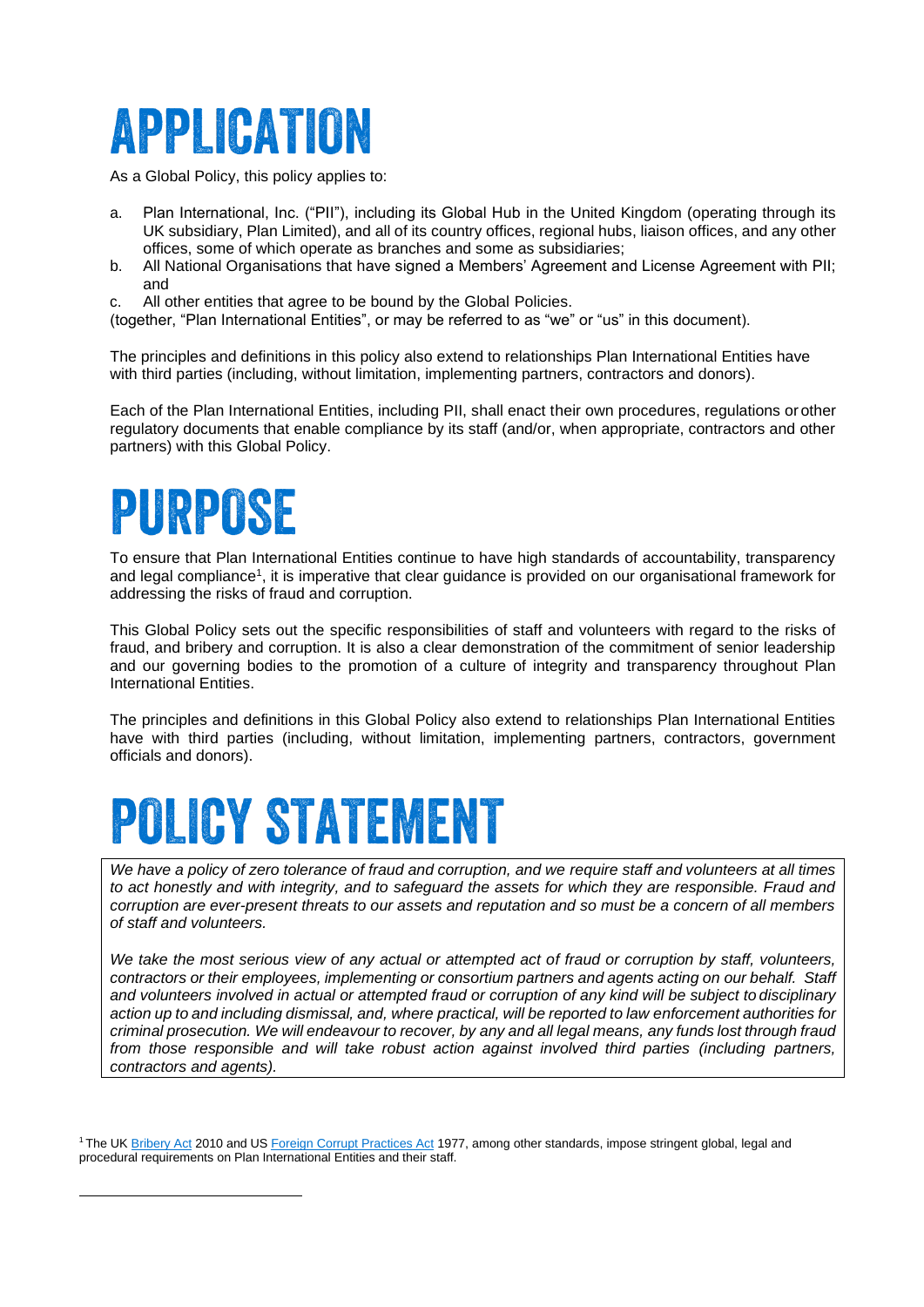# **APPLICABLE REQUIREMENTS**

We are committed to preventing fraud and corruption and developing an anti-fraud and anti-corruption culture. To achieve this, we will:

- ➢ develop, maintain and consistently apply effective controls to prevent fraud and corruption at all levels;
- $\triangleright$  ensure that if fraud or corruption occurs, a vigorous and prompt investigation takes place, and that reports are shared with stakeholders as appropriate;
- ➢ take appropriate disciplinary and legal action in all cases, where justified;
- ➢ take all appropriate and reasonable steps to recover any financial losses;
- ➢ review systems and procedures to prevent similar frauds or acts of corruption;
- $\triangleright$  ensure fraud and corruption risks are taken into consideration in programme planning;
- $\triangleright$  report incidents to donors as required; and
- $\triangleright$  publish summaries of all completed fraud investigations and significant thefts on the publicly available PII website.

We may report back to our donor organisations particulars of individuals convicted in a final court of law of fraud against us, for purposes of inclusion on donors' lists of suspended and debarred individuals, where such lists exist. We may also share information on such individuals, following consultation with local legal counsel to ensure full legal compliance and minimise the possibility of civil litigation against any of the Plan International Entities

It may be possible on a case-by-case basis that some changes to the investigation procedures may be made where required by grant donors under the terms of a grant contract.

General guidelines are in Appendix A.

# **ROLES AND RESPONSIBILITIES**

All governors, members of staff and volunteers are responsible for:

- ➢ Acting with propriety in the use of assets and resources of Plan International Entities;
- $\triangleright$  Conducting themselves in accordance with the principles set out in applicable codes of conduct or equivalent, including:
	- declaring at the earliest opportunity any actual or apparent conflict of interest having a bearing on their responsibilities;
	- alerting line managers where they believe the opportunity for fraud or corruption exists;
	- Reporting details immediately to their line manager of any suspected or actual fraud or corruption; and/or any suspicious acts or events which might give rise to a suspicion of fraud or corruption; and
- ➢ Assisting in any investigations by making available all relevant information and by cooperating in interviews.

*If for any reason a member of staff does not feel able to report a suspected fraud or corruption incident to their line manager, a more senior manager up to and including Director should be informed. Staff still unwilling to report internally may alternatively use the independent Safecall confidential misconduct reporting facility.*

Role-specific responsibilities are detailed in Appendix B.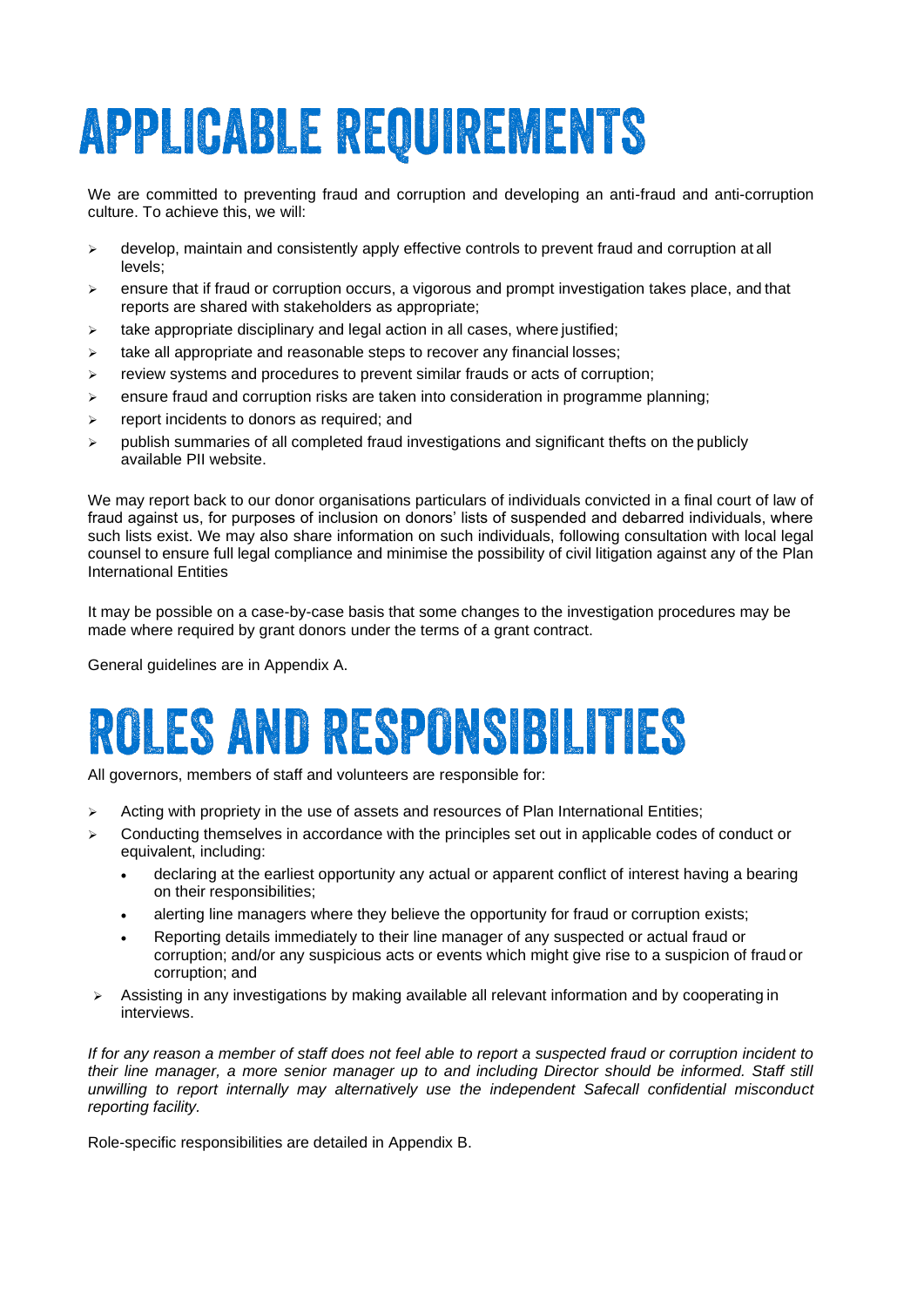# **TERMS AND DEFINITIONS**

When used in this document:

"PII" refers to Plan International, Inc., including when operating through one of its subsidiaries. It generally includes Global Hub, regional hubs, liaison offices, and country offices.

"National Organisation" refers to a legal entity that has signed a Members' Agreement and License Agreement with PII.

"Fraud" is civil or criminal deception, intended for unfair or unlawful financial or personal gain or to cause loss to another party, such as by misappropriation of assets, abuse of position, collusion, false representation and/or prejudicing someone's rights. Additionally, acts of theft are included within the scope of this Global Policy.

"Bribery and Corruption" involves the (attempted or actual) complicit exchange of private gain and abuse of entrusted authority. This includes offering, promising, giving, accepting or soliciting money, a gift or other private advantage as an inducement to, or reward for doing something that is illegal, an abuse of power or authority, a breach of trust or duty, or otherwise improper, in the course of carrying out an organisation's activities. Corruption can include nepotism or favouritism. Neither fraud nor corruption are restricted to monetary or material gain (of any size) but could also include intangible benefits such as status or information, and can be for the benefit of an individual or interest group.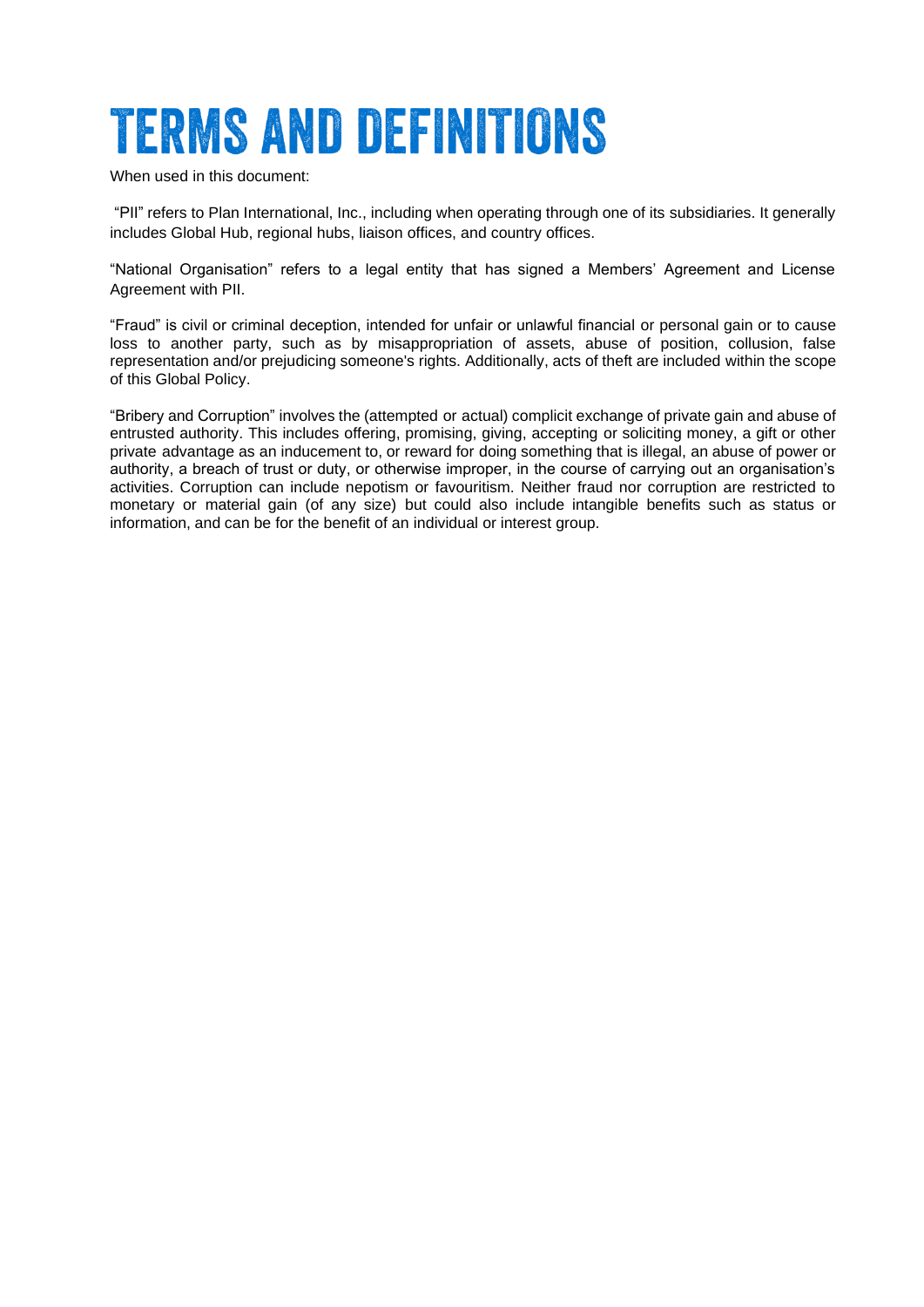### **APPENDIX A GENERAL GUIDELINES**

We value long-lasting relationships, and we deal with our programme participants, suppliers, programme partners, regulators, governmental agencies, public officials, political figures and other stakeholders on the basis of merit, professionalism, trust and integrity - never illicit payments, unlawful "favours" or other actions that could expose us to the many risks of financial loss, operational impairment, dependency, blackmail, extortion, legal sanction and reputational harm.

#### ➢ **"DO NOTs" - We prohibit all forms of fraud and corruption with a zero-tolerance policy.**

**Do not make or receive any payments or gifts, or provide or receive other favours, to or from any public official, political figure, representative of a regulatory body or government agency, donor, nor to or from any of our suppliers, programme partners or any other party (whether public or private)** *in order to influence or reward* **any act or decision to grant a license or regulatory approval, obtain or retain business, or to seek any other unlawful or improper purpose of advantage.**

- $\triangleright$  This prohibition excludes gifts and hospitality of minor value which are in keeping with general business practices and which are not subject to reasonable interpretation as an improper inducement. Offices may wish to maintain a register of gifts and hospitality.
- **"DOs" - In critical situations, act as follows:**
	- **Ignore or reject any hints at committing an act of fraud or corruption;**
	- **Try to have someone as your witness to support you;**
	- **Agree to nothing improper, even if the suggestion includes a "charitable donation"; and**
	- **Maintain fair and accurate records, documenting the details of any requested, attempted or actual act of fraud or corruption, as soon as possible after the event.**
- ➢ **"IF YOU SEE SOMETHING, SAY SOMETHING"**
	- **Report all suspected, requested, attempted or actual acts of fraud or corruption to your own or other more senior manager, or use the Safecall or other established confidential reporting service.** Safecall can be contacted via country specific telephone numbers, on-line or via e-mail. For details see PlaNet.

#### **'Red Flags'**

The following examples of general 'red flags' (which is not an exclusive list) may raise suspicion and be helpful indicators of fraud and corruption risk:

- Financial record-keeping and accounting discrepancies, such as:
	- o absent, vague, inconsistent or false transaction descriptions or account allocations;
	- $\circ$  absent, false or unusual record of the identity of the payee / agent / counter-party;
	- o excessive or unusually high compensation without supporting detail;
	- o unusual payment patterns or structures, use of shell companies or other financial arrangements;
	- o general purpose or miscellaneous accounts that can be used to hide improper payments; or over-invoicing; false or inaccurate invoices, travel and/or expense forms: unrecorded
	- over-invoicing; false or inaccurate invoices, travel and/or expense forms; unrecorded accounts or transactions;
- A third party does not appear to be qualified to perform the duties for which it/he/she is engaged;
- A third party refuses to certify, or provide information about its/her/his governmental relationships to verify, its compliance with anti-corruption requirements;
- Requests for commissions to be paid in a third party country, to a third party, or in cash or untraceable funds;
	- Heavy reliance by a party on political or government contacts as opposed to knowledgeable staff and investment of time to promote our interests;
	- A desire to keep third party representation secret;
	- Lack of written agreements, anti-bribery policies, training or code of conduct at target company; or
	- Misrepresentation or failure of the target company to cooperate in due diligence process.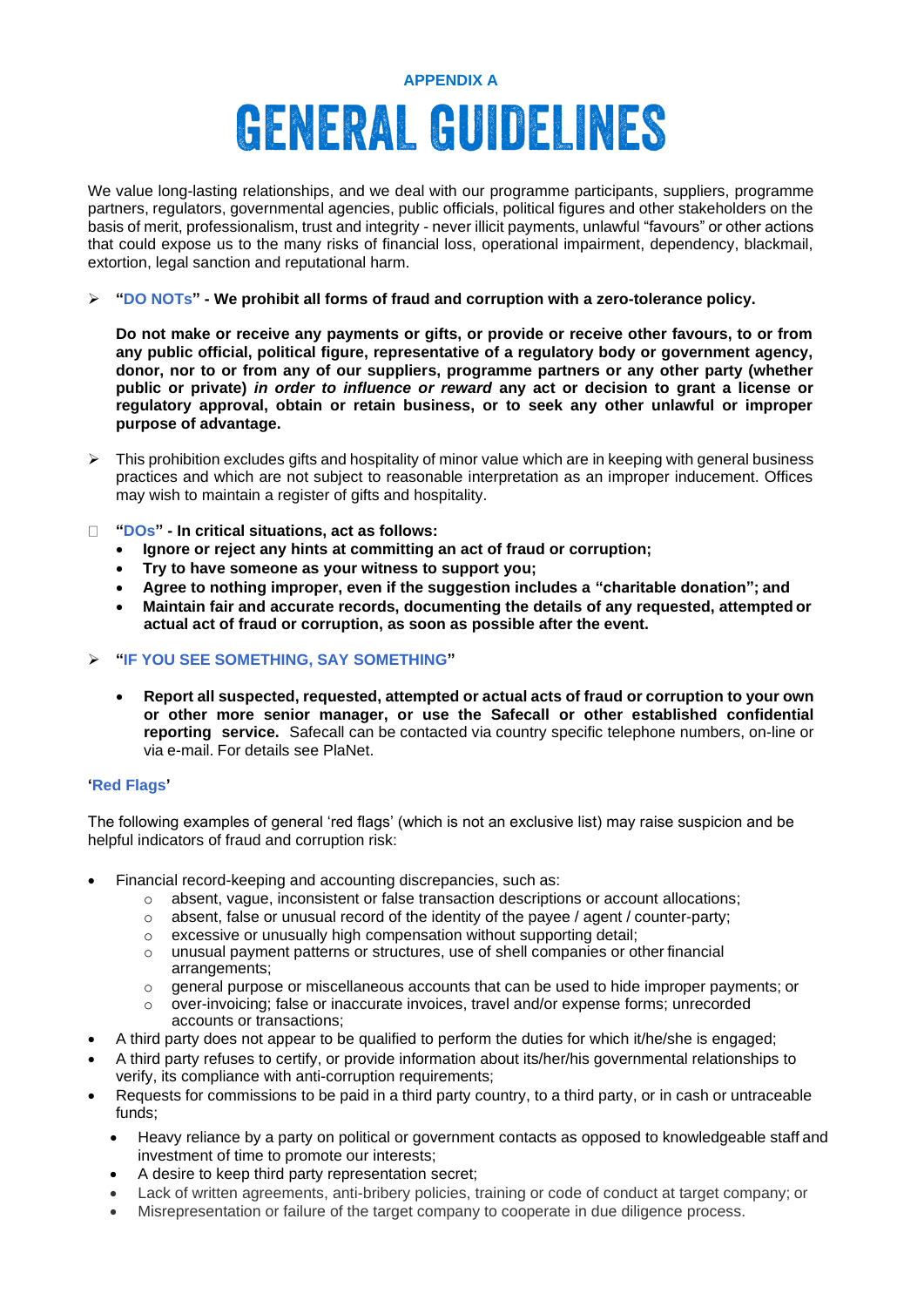• Fundraising campaigns generate a significantly lower income than anticipated

#### **Specific Risks**

Our diverse international operations are exposed to risks of fraud and corruption. This requires all staff to be aware of and adhere to the following standards:

- ➢ **Gratuities**: It is against our policy for any staff member to incur expenditures for the provision of gifts, travel, entertainment or other gratuities to external parties, with the very limited exception of *de minimis*  hospitality charges covering external guests' attendance at official events, where such hospitality does not create even the appearance of impropriety or influence over the objectivity of decision-making. This does not include circumstances where we are paying the expenses of an external party (such as a celebrity) engaged to promote our work.
- ➢ **Government officials**: We must sustain collaborative relationships of integrity with diverse governmental bodies, to enter the respective countries, establish offices, hire local and expatriate staff, raise funds, conduct programming activities, and maintain tax-exempt status. Accordingly, we shall not induce or reward inappropriate public administration. In particular:
	- **Facilitation payments** are payments made to government officials to perform or expedite an existing duty or administrative process where the outcome should already be pre-determined. Under applicable legislation, a facilitation payment is considered a form of bribery, which is therefore prohibited with a 'zero tolerance' policy. Staff should be alert to the risk that such payments are sometimes included, but hidden, within agency fees. Transparent 'per diem' payments are not considered as facilitation.
	- **Programming activities**: particularly when government agencies are involved in the planning and coordination of programming activities, e.g., in disaster response and large infrastructure projects, individual government process around third-party procurement, sub-contracting, partner selection and payment. Unless the respective grant-funding contract explicitly provides for such governmental involvement, we shall make such decisions objectively independent of any such attempted influence.
- ➢ **Procurement and partnerships**: When engaging with external stakeholders such as in procurement and programming partnerships, staff shall implement the applicable mandatory standards, bestpractice processes and facilitating tools, to comply with legal requirements and maximise such engagements' effectiveness.

*In practice, conducting "Know Your Counter-party" due diligence checks, implementing financial controls and performance monitoring are among the best tools to combat both fraud*  **and corruption.** In general, fulfilment of the above obligations typically requires:

- implementing a tender process;
- conducting a due diligence assessment;
- selecting the best counter-party;
- negotiating the contractual terms of engagement; and
- segregating, limiting and delegating expenditure authorisations, all at "arm's length" and with regard to objective criteria, including the effectiveness, quality, and pricing of the proposed goods / services.

The PII Finance Operations Manual Logistics & Procurement sets out specific functional responsibilities for management of the supply chain, covering key purchasing standards, to ensure that all goods and services are procured in our best interests.

The PII procurement process provides a straightforward flow-chart of necessary steps and tools to navigate many of these complexities in a streamlined manner.

National Organisations are highly recommended to integrate appropriate similar controls and guidelines within their control framework and/or procurement policies and procedures

➢ **Duress:** Circumstances may arise in which payments are made to protect against an imminent threat to the life, health, safety or liberty of staff or those around them. Staff making a payment under such extreme duress must report the incident but will not be subject to sanction.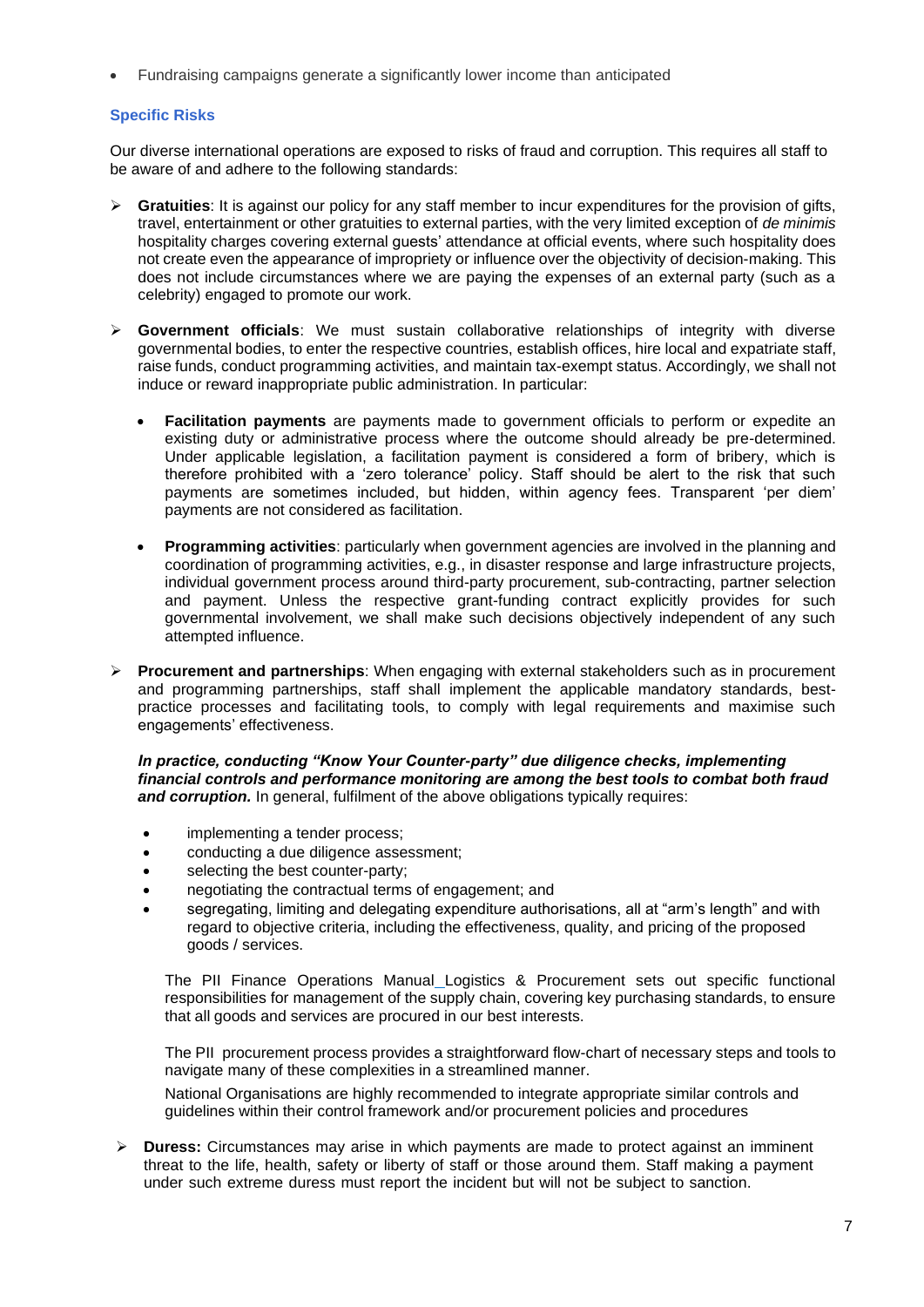➢ **Unfounded allegations:** Allegations and suspicions reported in good faith will never result in adverse consequences for the reporter whatever any ultimate findings reveal. However, allegations found by the PII Counter Fraud Unit to be deliberately malicious or vexatious allegations against innocent parties constitute serious misconduct and will be treated as such.

#### **Further Resources**

Transparency International (links):

Preventing corruption in humanitarian operations

Anti-Bribery Principles and Guidance for NGOs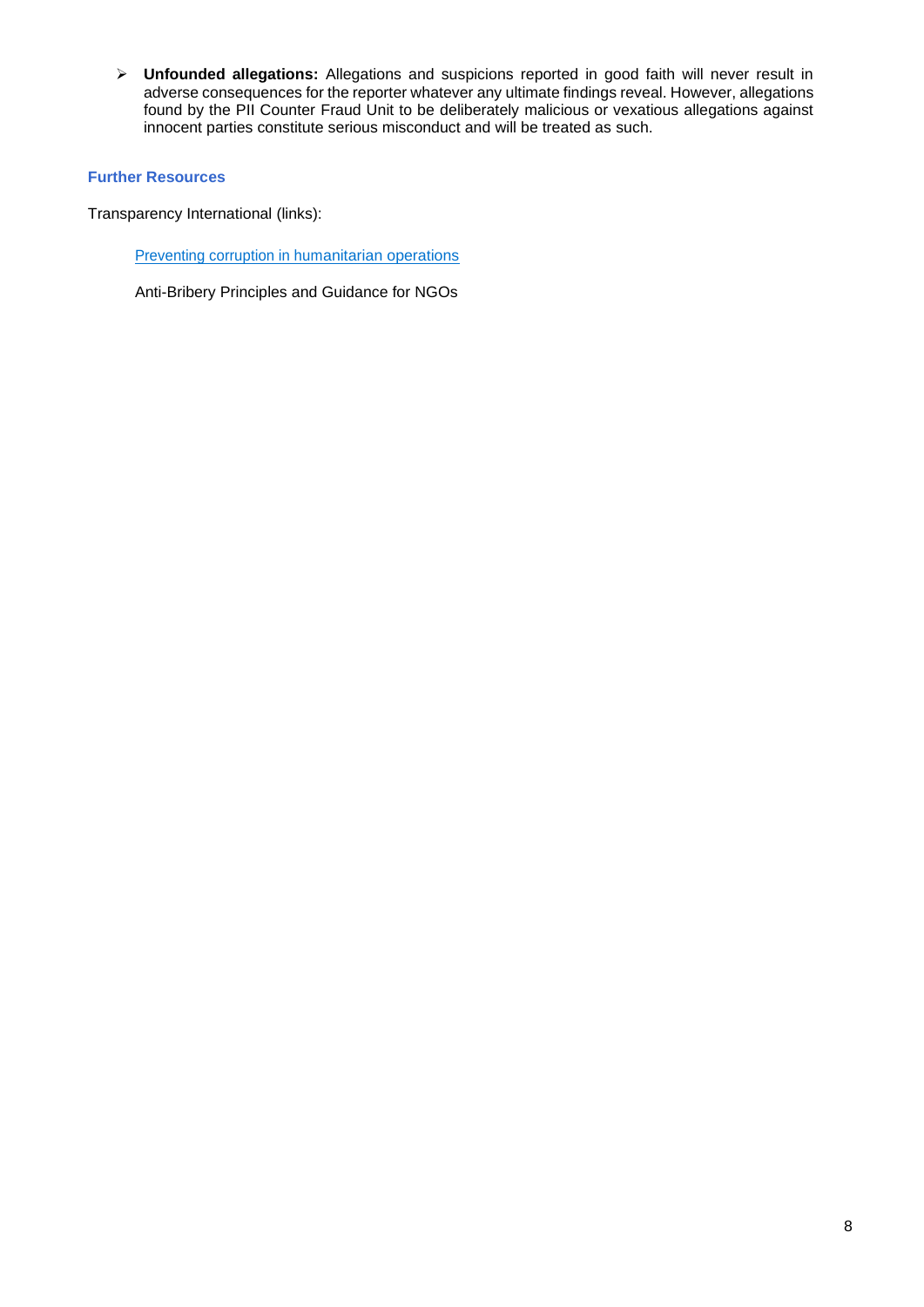# **ROLE SPECIFIC RESPONSIBILITIES**

#### *Managers' Responsibilities*

The day-to-day responsibility for the prevention and detection of fraud and corruption rests with line managers who are responsible for:

- identifying the risks to which systems, operations and procedures are exposed;
- developing and maintaining effective controls to prevent and detect fraud and corruption; and
- ensuring that controls are being implemented.

#### *National Directors, Country Directors, Regional Directors and Divisional Directors* are responsible for:

- ensuring that all cases of suspected and/or alleged fraud are reported at the earliest opportunity to PII's Head of Counter Fraud using the standard incident report mechanism in place<sup>2</sup> *.* S/he will respond with advice and guidance as required. Investigations must not be commissioned prior to reporting; and
- Ensuring that staff and third parties are made explicitly aware of this Policy, supplementary Procedures and Guidelines, and their responsibilities hereunder, in training including that to be provided to all new staff as part of the induction process; staff training should be refreshed every two years. More in-depth training for specific staff will be as required by the Director (taking account of the local context)

#### *National Directors*

- National Directors may direct or delegate investigations themselves and/or refer the matter to their respective national law enforcement authorities if wholly contained within the jurisdiction of their NO country and not involving any PII staff outside the National Organisation. They may also commission any investigation to PII's Head of Counter Fraud. In all cases full reporting requirements to the Head of Counter Fraud, pre and post investigation, apply.
- National Directors are additionally responsible for reporting fraud incidents affecting the National Organisation to the chair of their board or relevant board committee.
- National Organisations do not all operate to a common organisational model. However National Directors must ensure that the equivalent responsibilities of the *PII Executive Director of Finance and IT***,**  the *PII Director of Global Assurance* and the *PII Director of Governance & Executive* as set out below are assigned to designated staff for the National Organisation, which could include the National Director him/herself. A documented record of these responsibilities shall be maintained by the National Organisation.

#### *PII Country Directors, Regional Directors and Divisional Directors are responsible for:*

- Where the alleged/suspected fraud affects grant funds, reporting such to the relevant National Organisation;
- Assisting PII's Head of Counter Fraud in providing an appropriate investigative response; and
- Responding to recommendations made in consequent investigation reports.

The*PII Executive Director of Finance and IT*is responsible for establishing the internal control system designed to counter the risks of fraud and corruption and ensuring the adequacy and effectiveness of this system.

#### The *PII Director of Global Assurance* is responsible for:

• ensuring that the risks of fraud and corruption have been properly identified and assessed by management;

<sup>&</sup>lt;sup>2</sup> Phishing attacks and other third party email fraud attempts do not require reporting unless a financial loss or reputational damage has ensued